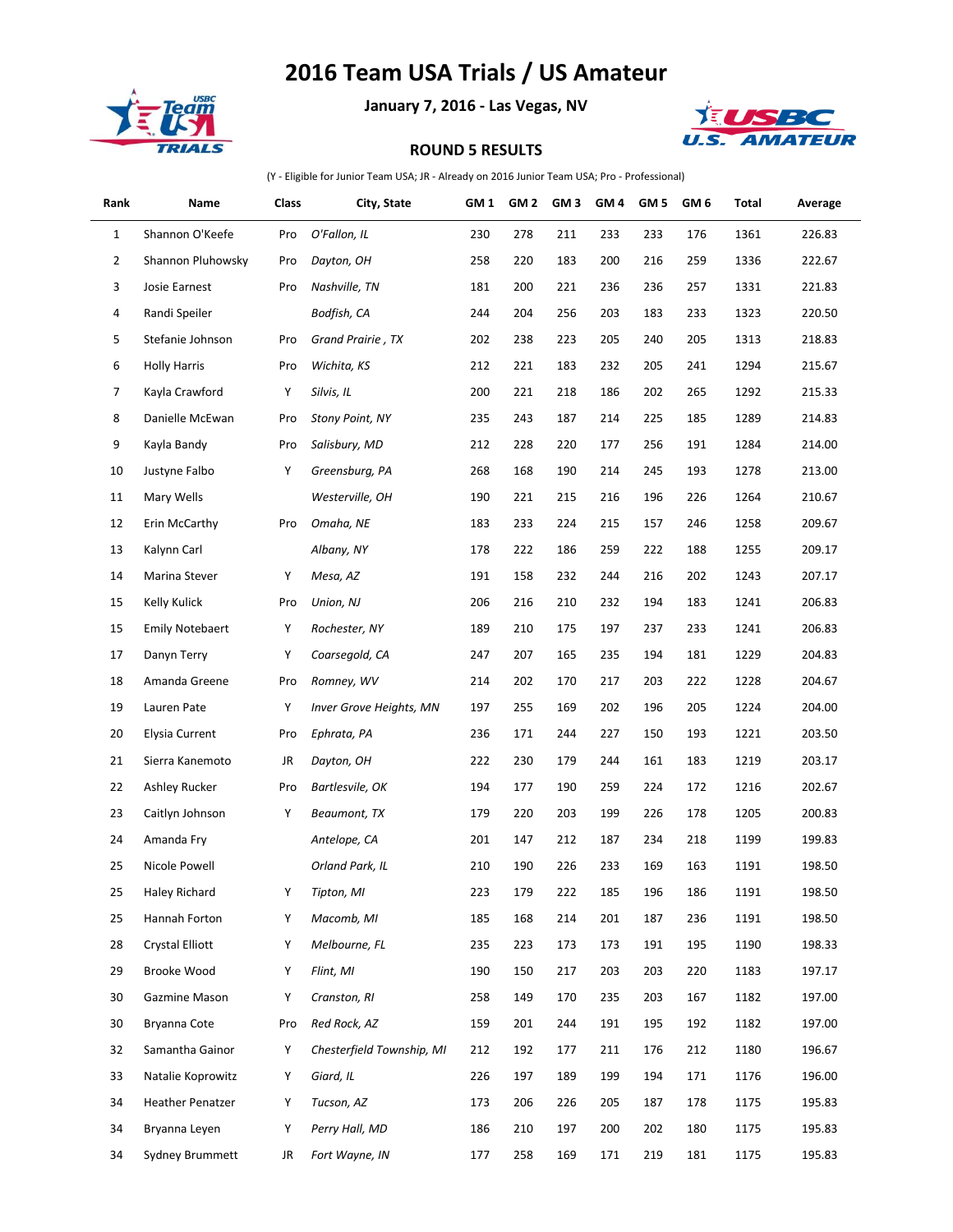| 37 | Catherine Maher        |     | Ottumwa, IA         | 185 | 168 | 200 | 167 | 270 | 182 | 1172 | 195.33 |
|----|------------------------|-----|---------------------|-----|-----|-----|-----|-----|-----|------|--------|
| 38 | Megan Hedgespeth       | Υ   | Campbellsville, KY  | 185 | 211 | 233 | 170 | 181 | 191 | 1171 | 195.17 |
| 39 | Tommie White           | Υ   | Sparks, NV          | 190 | 191 | 184 | 200 | 229 | 171 | 1165 | 194.17 |
| 40 | Katherine Sutphin      | Pro | Maitland, FL        | 168 | 164 | 201 | 246 | 185 | 200 | 1164 | 194.00 |
| 41 | Kelly Belzeski         | Υ   | Schererville, IN    | 221 | 177 | 182 | 165 | 245 | 172 | 1162 | 193.67 |
| 42 | Sarah Lokker           | Pro | New Baltimore, MI   | 215 | 168 | 183 | 181 | 212 | 202 | 1161 | 193.50 |
| 43 | Lauren Hoffman         | Υ   | Monroe Township, NJ | 163 | 235 | 179 | 195 | 193 | 191 | 1156 | 192.67 |
| 44 | Jennifer Dovers        |     | Sierra Vista, AZ    | 194 | 185 | 205 | 215 | 189 | 167 | 1155 | 192.50 |
| 45 | <b>Ashley Dunn</b>     | Υ   | Palmdale, CA        | 173 | 222 | 235 | 184 | 152 | 188 | 1154 | 192.33 |
| 45 | Leela Yahya            |     | Wichita, KS         | 181 | 150 | 181 | 196 | 200 | 246 | 1154 | 192.33 |
| 47 | Amanda Van Duyn        | Υ   | Whitewater, WI      | 211 | 160 | 182 | 226 | 168 | 205 | 1152 | 192.00 |
| 48 | Adel Wahner            | Υ   | Las Cruces, NM      | 189 | 201 | 162 | 242 | 165 | 191 | 1150 | 191.67 |
| 48 | Tara Quinlan           | Υ   | Streamwood, IL      | 188 | 182 | 181 | 203 | 193 | 203 | 1150 | 191.67 |
| 50 | Katelyn Simpson        | Υ   | Emmett, ID          | 211 | 180 | 188 | 257 | 143 | 170 | 1149 | 191.50 |
| 51 | Madysen Keller         | Υ   | Matthews, NC        | 188 | 199 | 189 | 194 | 189 | 188 | 1147 | 191.17 |
| 52 | Robyn Renslow          |     | Brentwood, CA       | 166 | 211 | 172 | 220 | 172 | 204 | 1145 | 190.83 |
| 52 | Megan Kelly            | Pro | Dayton, OH          | 159 | 179 | 182 | 185 | 225 | 215 | 1145 | 190.83 |
| 54 | Caitlin Cunningham     | Υ   | Honolulu, HI        | 176 | 177 | 221 | 174 | 207 | 189 | 1144 | 190.67 |
| 55 | Stephanie Cieslewicz   | Υ   | Amherst, WI         | 178 | 182 | 171 | 215 | 194 | 203 | 1143 | 190.50 |
| 55 | Julia Bond             | JR  | Aurora, IL          | 177 | 145 | 202 | 204 | 207 | 208 | 1143 | 190.50 |
| 57 | Angelica Anthony       | Υ   | Converse, TX        | 172 | 204 | 212 | 180 | 213 | 160 | 1141 | 190.17 |
| 58 | Kristin Shinn          |     | West Columbia, SC   | 170 | 184 | 190 | 214 | 157 | 223 | 1138 | 189.67 |
| 59 | Stephanie Schwartz     | Υ   | San Antonio, TX     | 182 | 201 | 199 | 197 | 168 | 190 | 1137 | 189.50 |
| 60 | Kalyn Washburn         |     | Tucson, AZ          | 149 | 197 | 197 | 207 | 222 | 164 | 1136 | 189.33 |
| 61 | Jadee Scott-Jones      | Υ   | East Providence, RI | 180 | 165 | 177 | 188 | 222 | 203 | 1135 | 189.17 |
| 61 | Sarah Wille            | Υ   | Hoffman Estates, IL | 200 | 179 | 163 | 172 | 211 | 210 | 1135 | 189.17 |
| 63 | <b>Taylor Bulthuis</b> |     | Coral Springs, FL   | 190 | 170 | 232 | 169 | 214 | 157 | 1132 | 188.67 |
| 64 | Paige Kraushaar        | Υ   | San Antonio, TX     | 212 | 180 | 213 | 178 | 180 | 168 | 1131 | 188.50 |
| 64 | Jacqueline Evans       | Υ   | Acton, MA           | 165 | 191 | 212 | 199 | 184 | 180 | 1131 | 188.50 |
| 66 | Jessica Mellott        | Υ   | Lauderhill, FL      | 184 | 191 | 202 | 187 | 172 | 193 | 1129 | 188.17 |
| 67 | Carly Thomas           | Υ   | Frederick, MD       | 202 | 192 | 183 | 176 | 186 | 189 | 1128 | 188.00 |
| 68 | <b>Haley Cummings</b>  | Υ   | Huber Heights, OH   | 210 | 181 | 180 | 189 | 179 | 186 | 1125 | 187.50 |
| 69 | <b>Taryn Gray</b>      | Υ   | Greenville, TX      | 166 | 197 | 185 | 225 | 168 | 181 | 1122 | 187.00 |
| 70 | Ashly Galante          | Pro | Palm Harbor, FL     | 216 | 209 | 180 | 158 | 180 | 178 | 1121 | 186.83 |
| 71 | Katie Stark            | Υ   | Clermont, FL        | 206 | 158 | 181 | 180 | 203 | 192 | 1120 | 186.67 |
| 71 | Ashlyn Herzberg        | Υ   | Wichita, KS         | 178 | 211 | 179 | 138 | 203 | 211 | 1120 | 186.67 |
| 73 | Erica Schneider        |     | Seaford, NY         | 204 | 174 | 196 | 193 | 175 | 177 | 1119 | 186.50 |
| 74 | Sara Schulz            | Υ   | Novi, MI            | 170 | 163 | 208 | 175 | 173 | 224 | 1113 | 185.50 |
| 75 | Ellen Moller           |     | Rock Island, IL     | 208 | 190 | 168 | 177 | 197 | 171 | 1111 | 185.17 |
| 75 | Anna Groce             |     | Kernersville, NC    | 176 | 178 | 148 | 203 | 213 | 193 | 1111 | 185.17 |